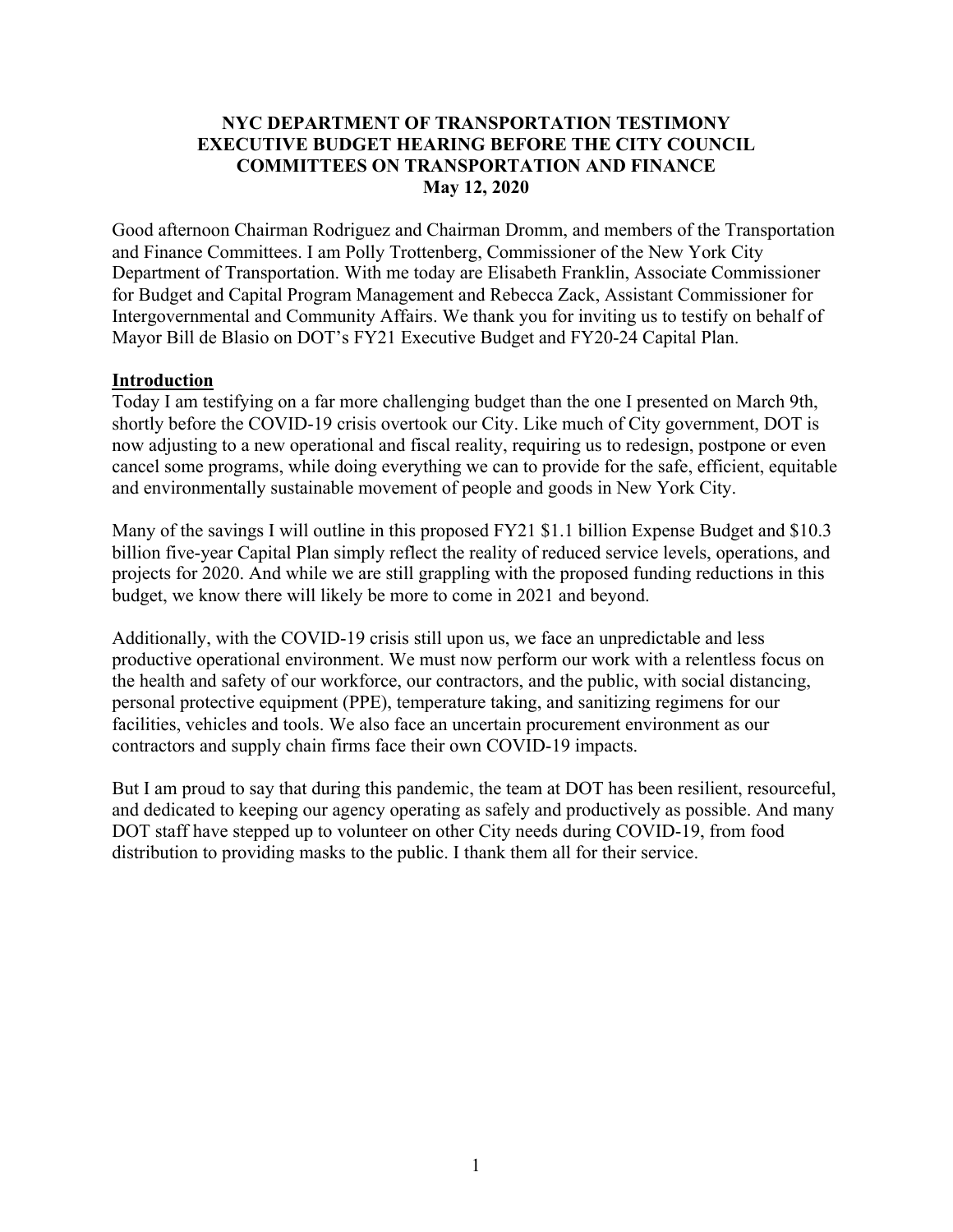## **Budget Overview**

First, I want to present an overview of DOT's proposed \$1.1 billion FY21 Expense Budget, which includes:

- \$349 million for traffic operations, including signals, streetlights, and parking;
- \$167 million for roadway maintenance;
- \$111 million for bridge maintenance and inspection;
- \$110 million for transportation planning and management, including installation of street signs and roadway markings;
- \$99 million for ferry operations and maintenance; and
- \$260 million for other DOT operations and administration, including sidewalk management and inspection.

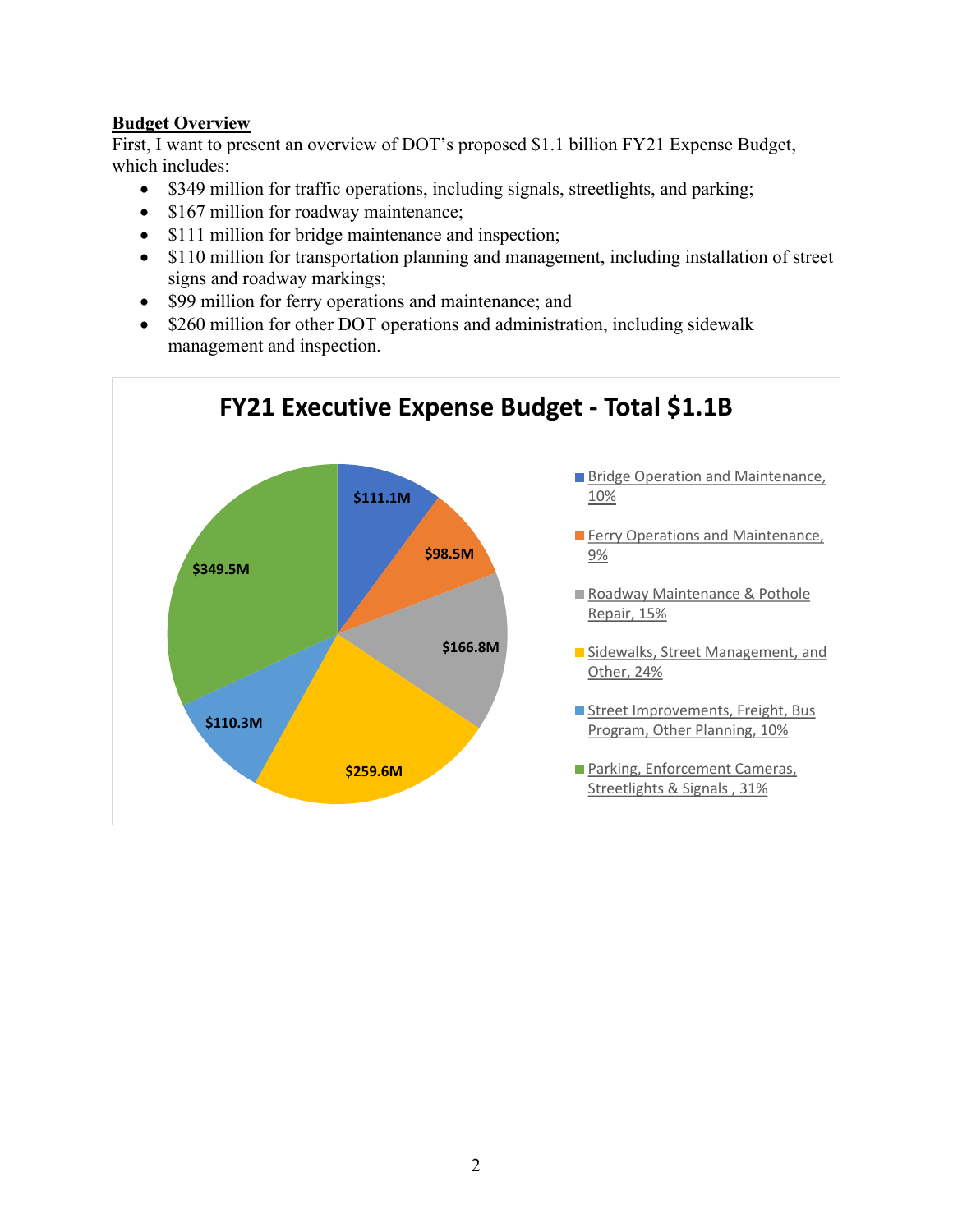And DOT's proposed \$10.3 billion FY20-FY24 Capital Plan, which includes:

- \$4.4 billion for bridge reconstruction and rehabilitation;
- \$2.5 billion for street reconstruction:
- \$811 million for resurfacing;
- \$1.1 billion for sidewalk and pedestrian ramp repair and reconstruction;
- \$367 million for the Staten Island Ferry;
- \$644 million for streetlights and signals; and
- \$441 million for the facilities and equipment needed to support DOT's operations.



# **COVID-19 Response**

I would now like to turn to the immediate effects of the COVID-19 crisis on our operations. DOT, like many of our sister agencies, has felt the impact of the virus directly, with employees out sick and some lost forever. We mourn the loss of our colleagues, especially those on the front lines at DOT and throughout City government and the MTA, and are grateful to all the essential workers putting their lives at risk each and every day.

In the face of this crisis, I am proud to say that DOT has maintained all the agency's critical functions, including emergency infrastructure repairs, operating and expanding our speed camera program, and running the Staten Island Ferry 24/7. We are now starting to resume more field operations, including resurfacing, sidewalk and pedestrian ramp work, and pedestrian and bike projects. And we are working closely with our union partners to ensure that our field workforce is properly socially distanced, well-equipped, and fully supported.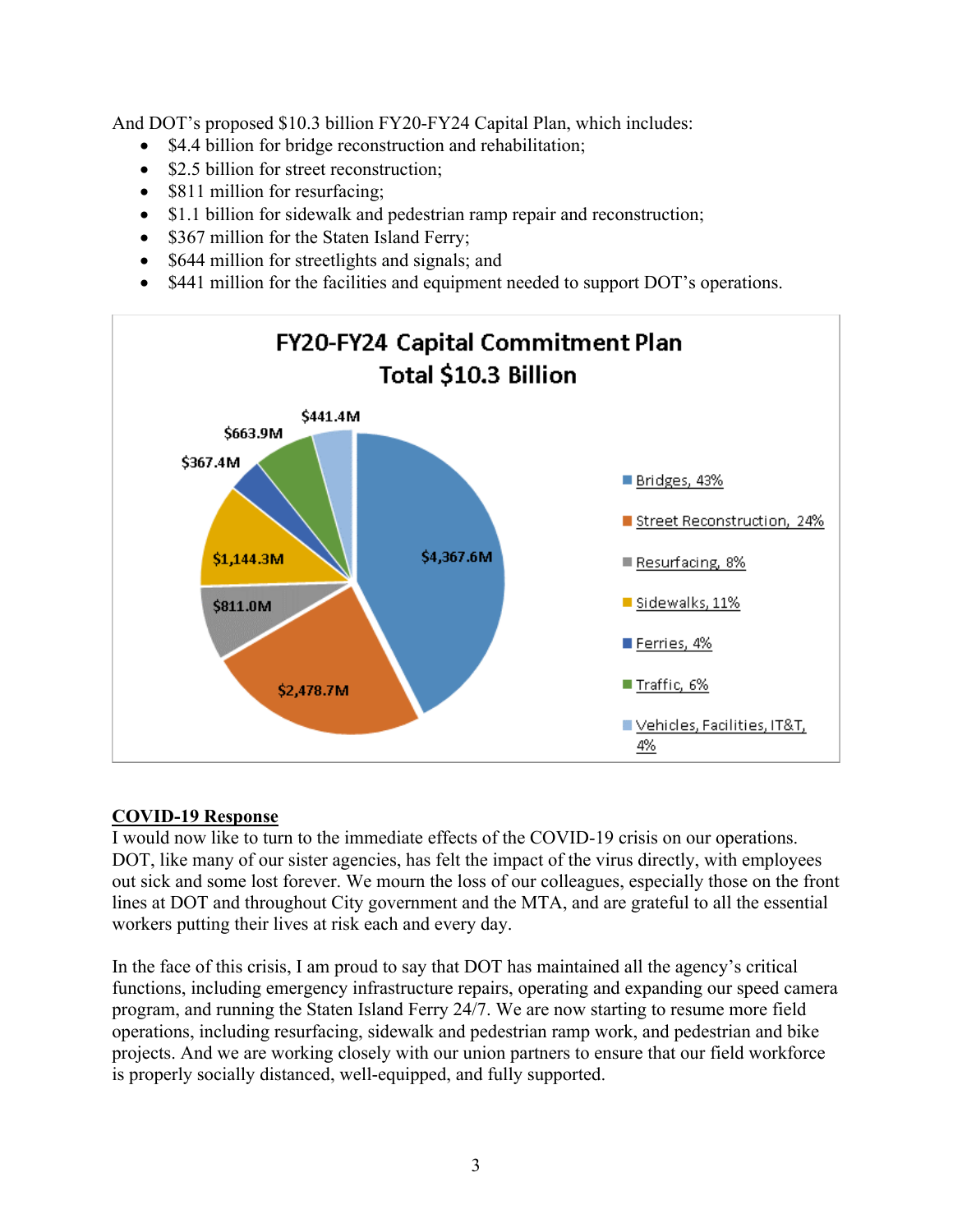This crisis has dramatically changed our City's streets. Traffic is down significantly, which has led to some good news: a decline in traffic fatalities since mid-March leading to the longest period without a pedestrian fatality—58 days—since we began tracking by mode in 1983. But, unfortunately, some drivers are taking advantage of much emptier streets to speed recklessly, and we can never let up our vigilance.

DOT's speed cameras have issued almost double the number of violations compared to before the crisis and NYPD has stepped up targeted speeding enforcement. And we are continuing our pace of installing 60 new speed cameras each month, and plan to meet our goal of standing up the largest speed camera program in the world.

We have continued to grow Citi Bike, with a focus on addressing COVID-19 impacts. The system now has 14,500 bikes and 900 stations, more than double the size of the system at launch in 2013. We recently began expanding into Upper Manhattan and the Bronx, where we are installing 100 new stations, including stations at Lincoln and Harlem Hospitals. We have also partnered with Lyft, Citi and Mastercard to offer free year-long memberships to essential workers on the front lines of COVID-19.

We are also answering the call from many of you, including Speaker Johnson and Councilmember Rivera, to open up the City's streets to pedestrians and cyclists. Late last month, the Mayor and Speaker announced we would open 100 miles of streets, including 40 by the end of the month. We are actively working with our sister agencies, Councilmembers, Community Boards, BIDs, advocates, and others to achieve this goal and thus far have opened nearly ten miles of City streets, and expect to announce many more miles very soon.

Lastly, even amidst this crisis, we are working with our contractors and partners at DDC to continue critical construction work on the majority of our capital projects, from transformational streetscape improvements in Downtown Far Rockaway, to a new community plaza space in Soundview, to a full neighborhood reconstruction in Ozone Park, and the next phase of our Grand Concourse project. And we are continuing our critical bridge work as well, including upcoming repairs and resurfacing on the BQE.

### **COVID-19 Recovery**

And now that our agency has grappled with the initial operational challenges of COVID-19, we are beginning to look ahead to innovative approaches to help our City and our economy reopen. We are grateful to the Mayor for creating a Surface Transportation Recovery Council, with representation from our sister agencies and a broad group of experts, including advocates, labor and industry leaders, and other stakeholders.

We hope to work with this Council on re-thinking our streets and on getting people back to work safely and efficiently, focusing on biking, walking, buses and ferries. The Council will also focus on how our street network can help bolster businesses and restaurants through public realm and access improvements, and support efficient commerce and deliveries.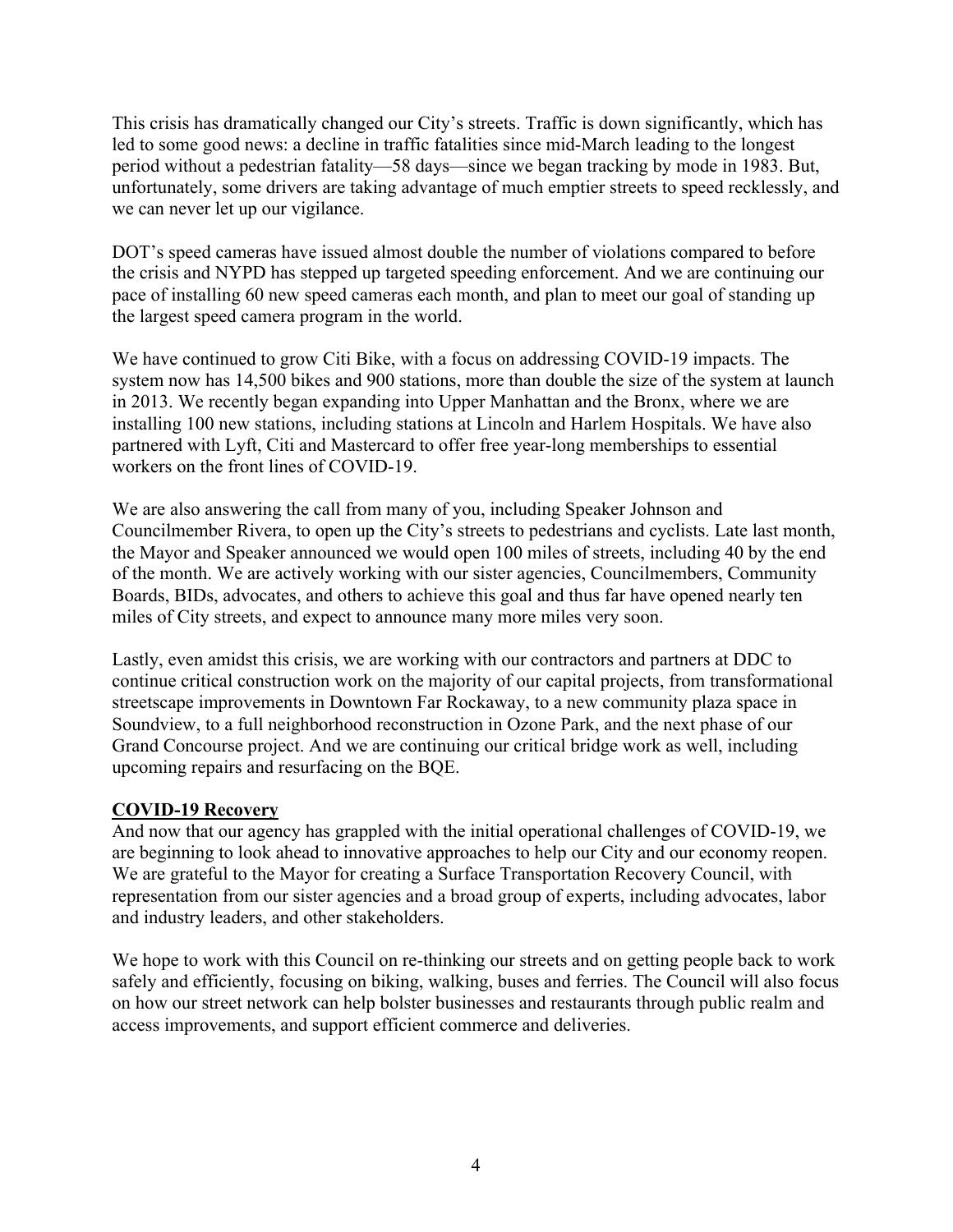We know how important it is to seize the moment – and draw upon our experience during COVID-19 – to focus on making our City even more equitable, healthy, safe, and sustainable. And we look forward to the City Council's input and partnership in this shared goal.

### **Savings**

This brings me to our fiscal reality and DOT's targeted savings of \$61.5 million in our FY21 Expense Budget. I think it is useful to contextualize the impact that dollar amount represents. While DOT's operating budget is \$1.1 billion, over 50 percent of that comes from State and Federal grants, from the Capital Budget, which are known as "IFA" funds, or represents revenuegenerating activities, like parking meter operations and automated traffic enforcement, and therefore making cuts to those programs would not generate Expense Budget savings.



And of the approximately \$515 million remaining, large portions are relatively fixed costs such as the electric bill for street lights and signals and leases on DOT facilities, or support the inspection and maintenance of the essential infrastructure on which *all* street users rely.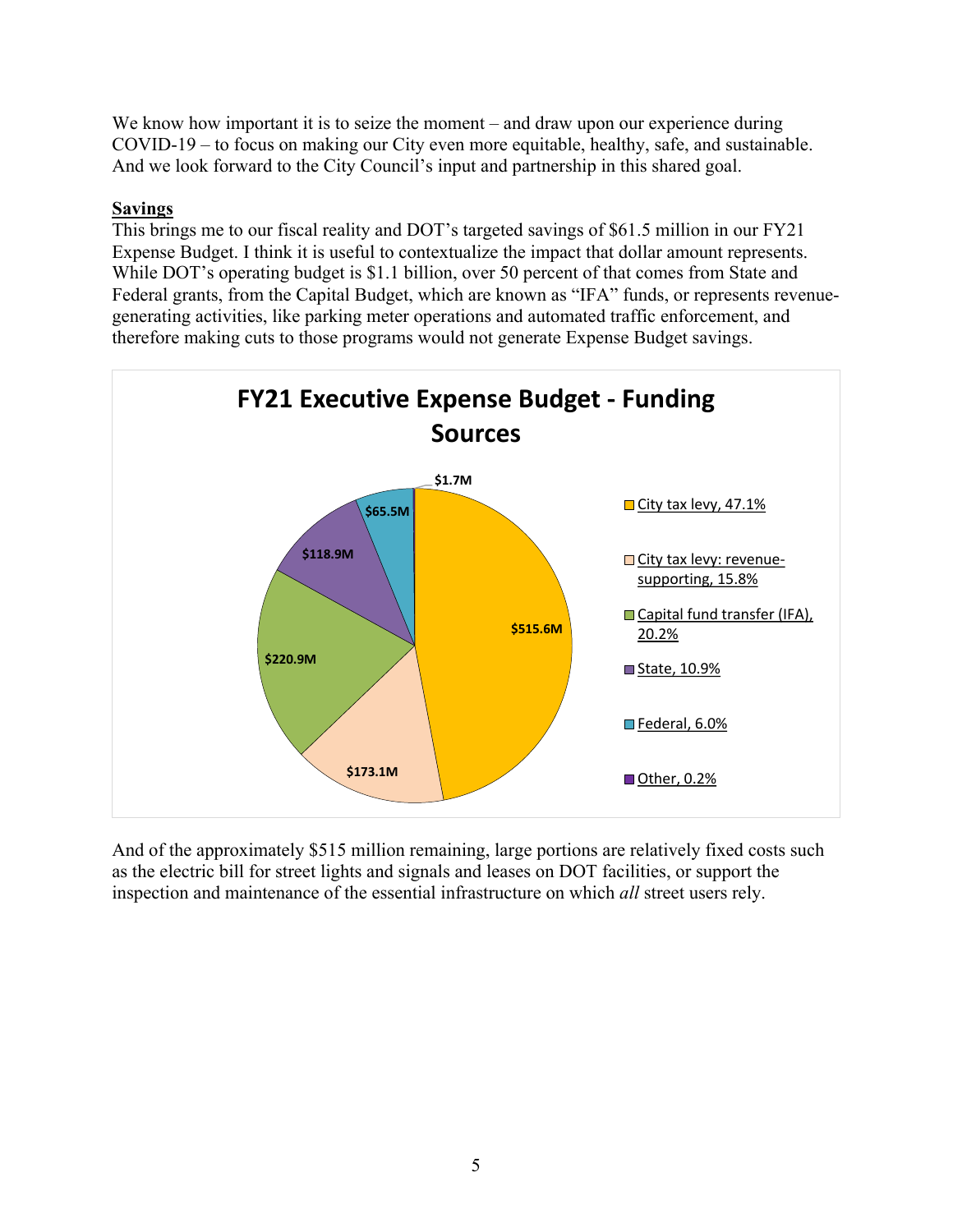

A final factor when looking for savings is to do all we can to avoid layoffs, as the Mayor has pledged. That means looking for savings where we can from newer programs, like Green Wave or Better Buses, which have more unfilled positions that can be cut without laying off existing staff, which is not the case for core DOT operations like roadway repair or bridge maintenance. Nonetheless, should more savings be required in the coming months, we expect we will see further budget cuts in every part of the agency.

In the area of Vision Zero, we have identified \$10 million in total savings in FY20 and FY21 with reduced spending on roadway markings due to current contractor capacity, reduced media spending, and a delay in filling positions. While we do not take these savings lightly, with a total of \$1 billion spent on Vision Zero thus far and \$3 billion allocated in this budget, our commitment to eliminating traffic fatalities and serious injuries remains steadfast.

In our Better Buses initiative, we identified \$2.7 million in FY20 and \$5.7 million in FY21 in total savings from delays in hiring and reduced materials and supplies due to COVID-19. But the Administration remains committed to Better Buses and increasing bus speeds, particularly as traffic congestion returns to city streets. We still expect to invest over \$12 million from our Expense budget into the SBS program in FY21, which will enable significant work toward the goal of speeding up buses as outlined in the Better Buses Action Plan of April 2019.

Specifically, DOT still expects to install an average of 7.5 miles of new bus lanes per year and will meet our previous transit signal priority goal of 1,000 intersections by the end of 2020. And we still plan to move forward with bus priority projects planned for 2020, including on 149th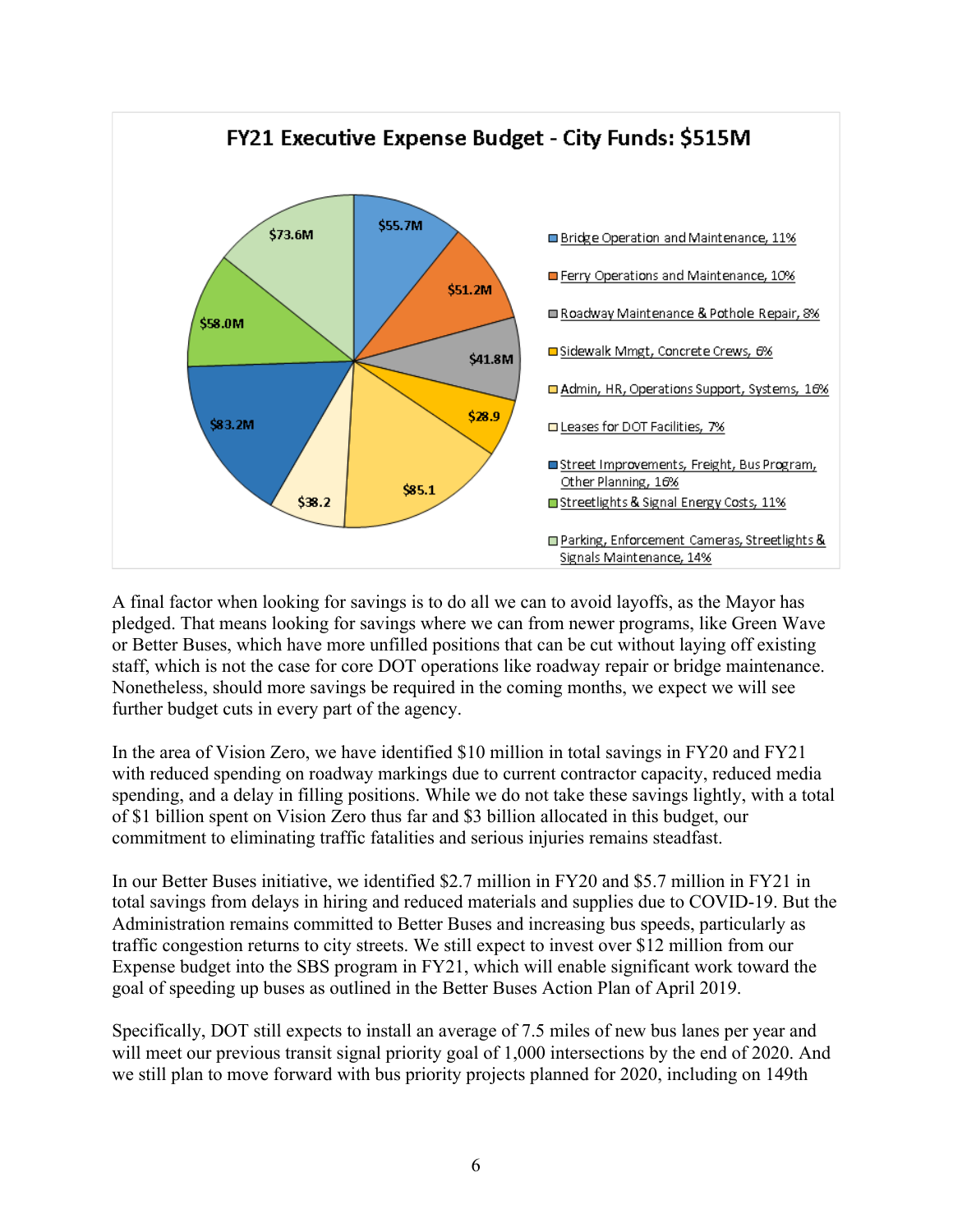Street in the Bronx, which serves Lincoln Hospital. And we are open to adding additional projects as resources and community support permit.

With the Staten Island Ferry, we identified \$6 million in savings by reducing service and suspending lower level boarding in response to a 90 percent drop in ridership. And we have identified other opportunities for savings throughout the agency, including delaying parking meter upgrades and reducing vacancies.

For DOT's Capital Budget, we rolled out \$1 billion from FY20-25 into FY26-FY29. This is largely comprised of funding for the BQE project, while keeping funding available for critical near-term work on the structure. Also in the category of capital spending, DOT is funded for about 600 lane miles of roadway resurfacing, or around half of what we were able to achieve for five straight years under the de Blasio Administration.

During my time as Commissioner, DOT has been fortunate to have so many elected officials, advocates and other stakeholders supporting the agency taking on more projects and initiatives each year. And as DOT's mission has expanded, the agency has grown by over 30 percent in the last six years and added 1,000 new employees. But we now face significant budget cuts, a citywide hiring freeze, and restrictions on outside contracting. And finally, as I touched on earlier, we also face productivity challenges in light of the operational changes necessary to safely resume our work.

But I am confident that DOT's creative and resourceful workforce will find every way to make the most of our still robust resources. Even if we are unable to accomplish *all* that we would like, we will continue to maintain and improve our infrastructure, run the Staten Island Ferry and implement vital, innovative pedestrian, bike, bus and safety projects that will support the City's economic recovery and quality of life.

#### **Conclusion**

In conclusion, I want to thank the Council for its partnership, particularly in the face of these unprecedented times. I am proud of all we have accomplished together thus far. We have worked together in every part of the City, including our lowest income areas and not just those neighborhoods with the loudest voices or the most privilege, and I am re-attaching some equity analysis of our work that I shared in our Preliminary Budget testimony. We remain eager to continue working together to help our great City through this crisis, and to create an even better New York City for tomorrow. I will now be happy to answer any questions.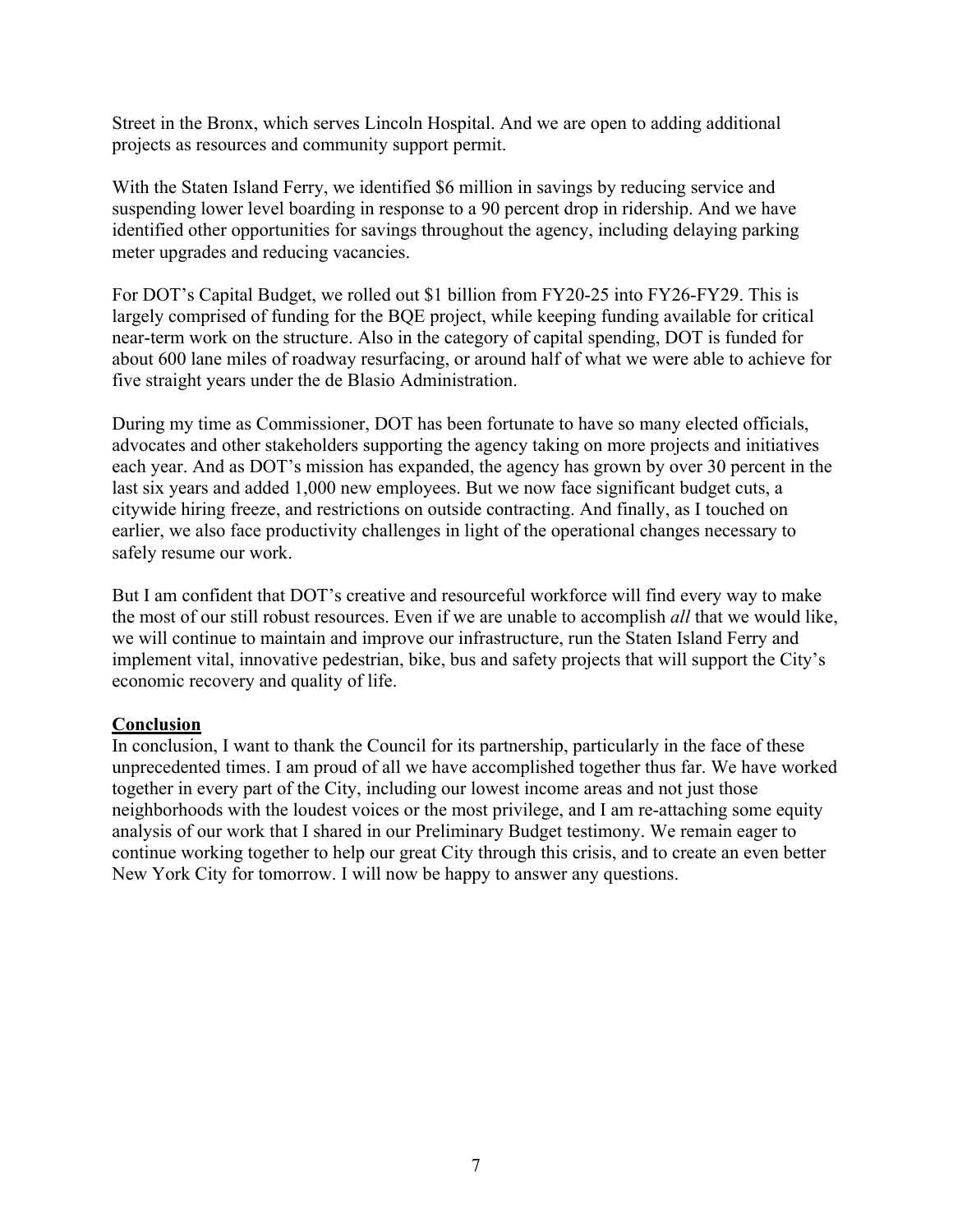### **Appendix**



#### *Street Improvement Project Miles by Neighborhood Poverty[1]*

<sup>[1]</sup> Street Improvement Project (SIP) mileage calculated using 2014 - 2019 SIPs. SIP intersection projects' mileage calculated using intersecting blocks. Street mileage calculated using NYC DCP LION 18D street network. Airports, Rikers Island, parks and cemetery NTAs were excluded from this analysis.